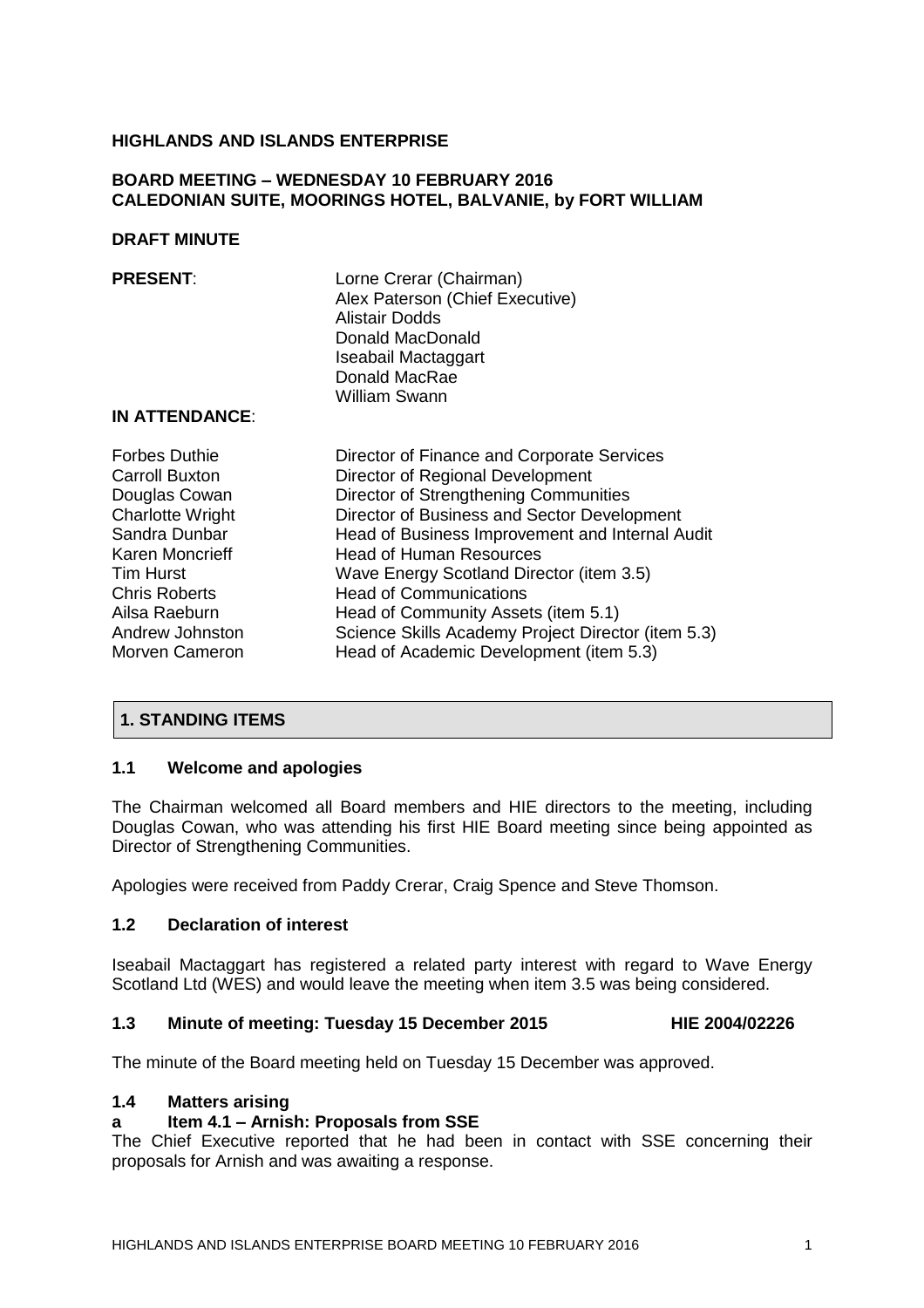## **b Item 5.5 – Consultation on provisions for a future Islands Bill**

The Chairman requested that a copy of HIE's submission to the Scottish Government's islands consultation be distributed to all Board members for information.

### **c Item 6.5 – Audit Scotland review of the role of Scotland's economic development agencies**

The Head of Business Improvement and Internal Audit gave a verbal update on Audit Scotland's progress in reviewing the role of Scotland's enterprise agencies. National auditors had held several positive meetings with HIE clients, including some fragile communities. It was anticipated that a draft report could be ready in late spring/early summer.

# **2. UPDATES**

## **2.1 Chairman's and Chief Executive's update HIE 2004/02226**

The Chief Executive noted that two senior vacancies had now been filled, with the appointments of Douglas Cowan as Director of Strengthening Communities and James Gibbs as Area Manager, Inner Moray Firth.

The start of the calendar year had produced several challenging business issues for HIE and the region, including redundancies announced by Marine Harvest, and Rio Tinto Alcan commencing a review of its operations in Lochaber. The Board was advised that the volume of account managed businesses being actively monitored by HIE had doubled, and that the agency was anticipating that local authority budget savings were expected to have an impact on some social enterprises and other services.

A number of positive announcements of business projects supported by HIE had also been made or were anticipated, including Norbord's announcement that it would be investing £95m to replace and expand its mill near Inverness, and the prospect of Wind Towers (Scotland) Ltd at Machrihanish transferring to new ownership.

Mr Paterson informed the Board of the outcome of the Scottish Government's recent spending review. Although the agency's grant-in-aid budget from the Scottish Government for 2016-17 would be £2.8m (4.7%) less than the current year, the scale of the reduction was judged to be manageable, particularly when considered against a highly challenging context for public spending across the country.

Following value engineering, HIE's support for BASF's expansion at its life sciences plant at Callanish, Isle of Lewis, had come in slightly over budget. The Board had approved support of £2.8m in August 2015, and the final figure would be £2.826m. The Board gave its assent to the adjusted figure.

The Chief Executive had held constructive discussions with the Scottish Funding Council and the Principal of the University of the Highlands and Islands (UHI) concerning future plans for the university, which is one of the region's most significant economic drivers. UHI will be a key topic at the next meeting of the Convention of the Highlands and Islands, to be held in Stornoway in March 2016. *[Sentence removed as disclosure at this time could harm the effective conduct of public affairs.]*

The Chairman reported that he and the Chief Executive had held a positive meeting with the Deputy First Minister earlier in February, where topics discussed included the Spending Review and HIE's draft Operating Plan 2016-19, which was currently being prepared for publication in March.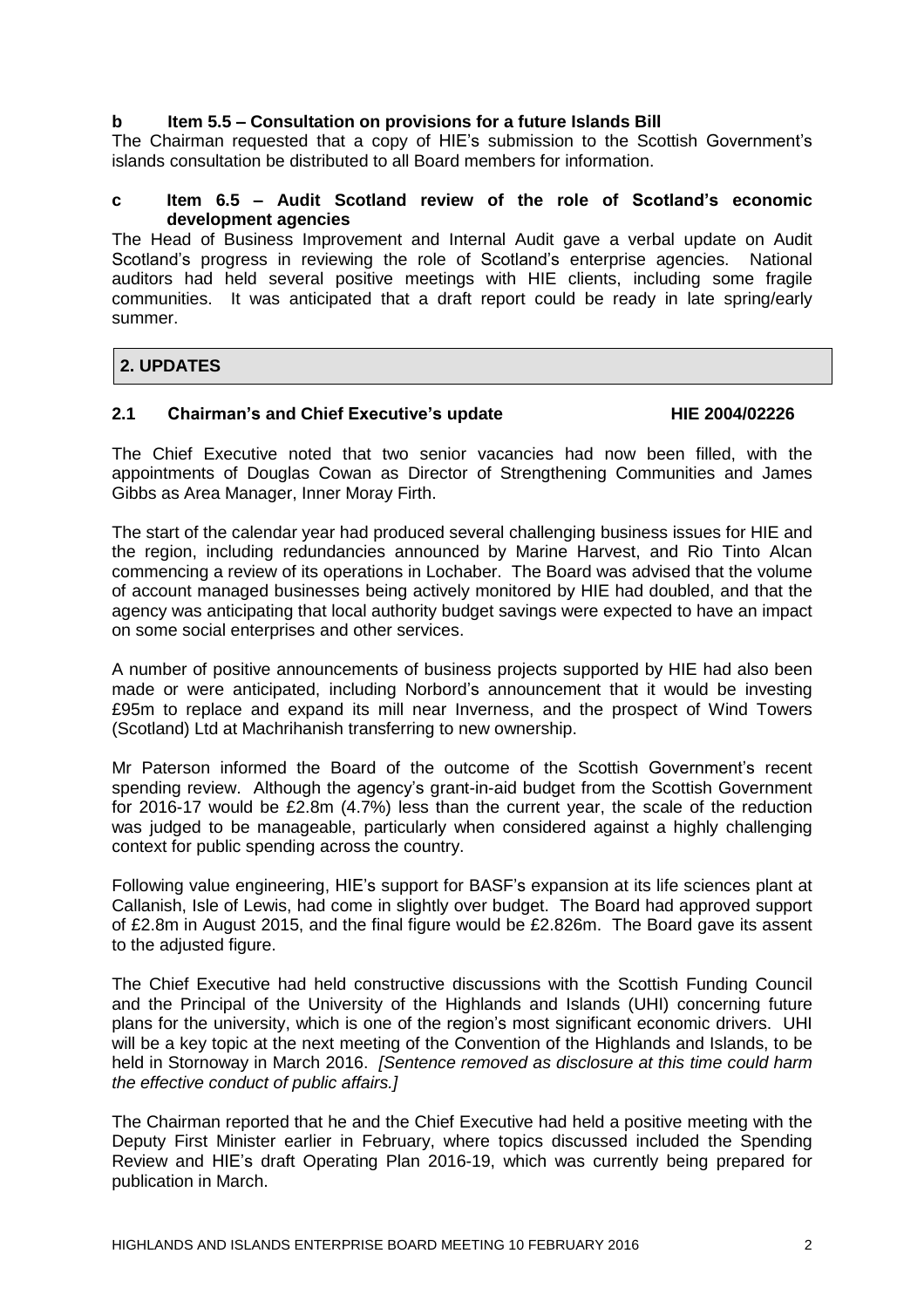Professor Crerar had chaired a panel conducting three days of interviews in January, with the aim of appointing new HIE Board members. Names had been put forward for approval by the Scottish Government and new members were expected to be appointed in time to take up their three-year appointments from the beginning of April. The recruitment strategy had been designed to promote diversity and equality, in line with HIE and government policy.

Professor Crerar had also been on the interview panel for the new Chairman of Scottish Enterprise, and would be meeting the successful candidate, Bob Keillor, in his new role in March.

Finally, the Chairman noted that this Board meeting would have been the last for Steve Thomson and Craig Spence both of whom had served the HIE Board for eight years. Unfortunately, neither was able to attend. Professor Crerar paid tribute to their many significant contributions to the work of HIE and the development of the region.

## **2.2 Overview of Lochaber, Skye and Wester Ross**

HIE's Area Manager for Lochaber, Skye and Wester Ross, Robert Muir, gave a short presentation on the area, which has a population of around 40,000, including 10,000 in Fort William, and covers around a quarter of the land mass of the Highlands and Islands. In common with the region as a whole, the area was keen to attract more young people. Unemployment was relatively low, although seasonality was an issue in the tourism and food and drink sectors in particular. The public sector was a significant employer, and others included forestry, aquaculture, and oil and gas (mostly with area residents travelling to jobs elsewhere). Creative industries were represented, including TV and film production on Skye, as well as life sciences. In the universities sector, the Gaelic college Sabhal Mòr Ostaig, part of UHI, was a significant driver of economic and cultural development. Local ownership of assets, including energy projects, marine facilities and broadband, was helping to strengthen community sustainability in many locations.

In the wake of aquaculture redundancies being announced, and Rio Tinto Alcan launching a review of its Lochaber operations, the Enterprise Minister had held a meeting of local business leaders in Fort William the previous day. This had been generally positive, highlighting opportunities being pursued in the area as well as challenges being faced, and a short-term working group was being set up to examine these and progress actions.

The importance of skills development was identified as a key theme, which had also been raised by local business people whom the Board had visited the previous day. It was agreed that a discussion paper on skills in the region, including HIE's role as a partner in the Highlands and Islands Regional Skills Development Plan, would be considered at the next Board meeting on 26 April.

# **2.3 Wind Towers (Scotland) Ltd / CS Wind**

The Director of Business and Sector Development updated the Board on the progress of talks with CS Wind Corporation, a South Korea-based, international leader in renewable energy manufacturing. These talks were intended to attract considerable inward investment and create new market and employment opportunities for Wind Towers (Scotland) Ltd (WTS), which employs around 130 FTEs in Machrihanish, Argyll. Negotiations were advancing positively, and CS Wind had signed a memorandum of understanding with WTS's owners, SSE (which has an 80.1% shareholding) and HIE (19.9%). The Korean company's interest presented an excellent opportunity for HIE to achieve its long-term objective of securing a well-resourced owner / operator for WTS which could consolidate and expand the business as both a strategic player in Scotland's renewables sector and a major employer in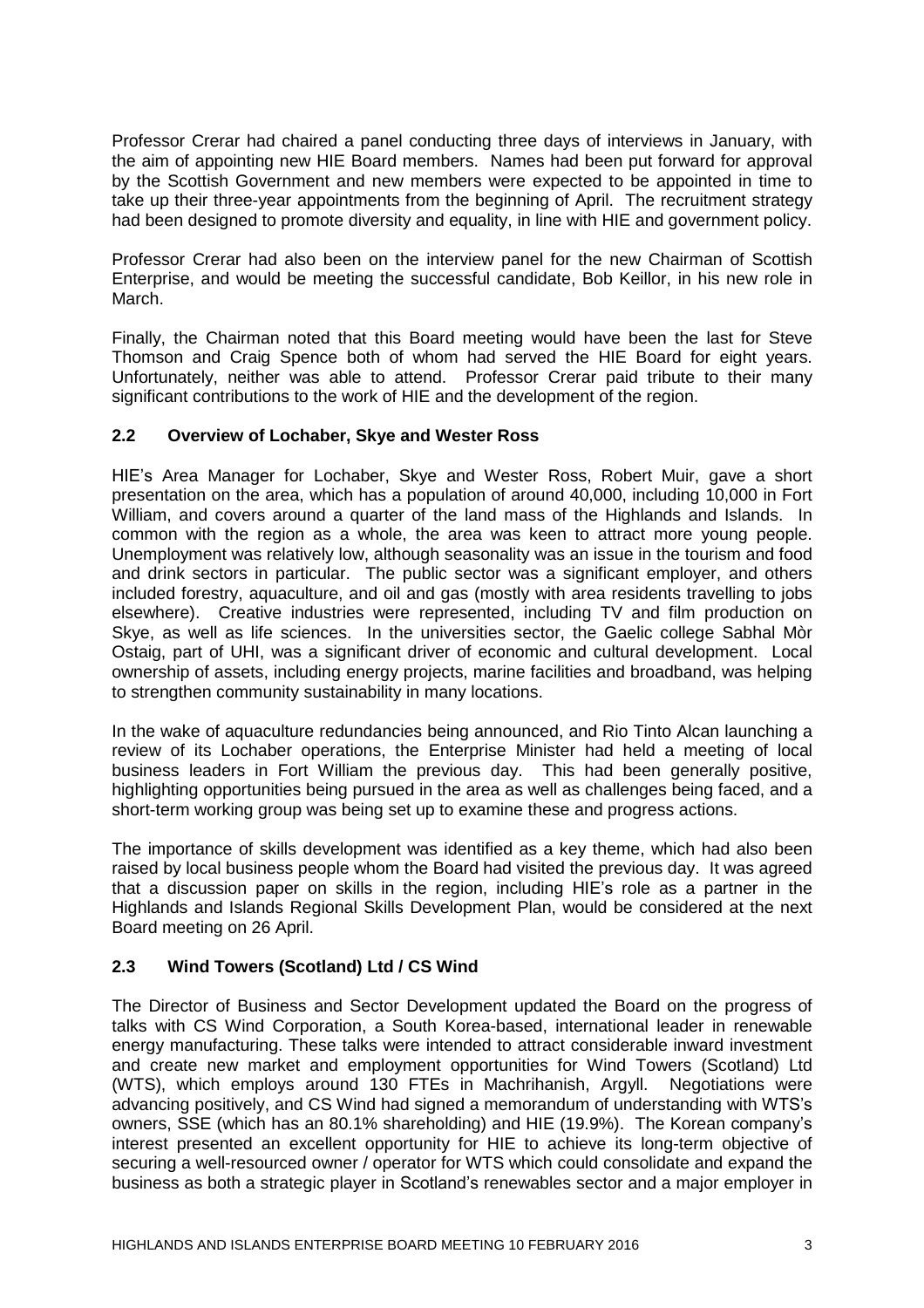the Kintyre area. It was noted that the pace of negotiations was likely to require an additional Board meeting to be called in advance of the next scheduled meeting, which would not take place until 26 April.

# **3. RESOURCES AND GOVERNANCE**

## **3.1 Financial statement to 31 January 2016 HIE 2009/00611**

The Director of Finance presented the Financial Statement for the ten months from 1 April 2015 to 31 January 2016, including summary accounts for HIE subsidiary Wave Energy Scotland (WES). The statement showed that spend was progressing well and commitment levels were manageable in order to achieve a satisfactory year-end outcome. As a result of the Scottish Government Spending Review, HIE's cash budget for 2016/17 would be £56.2m, a reduction of £2.8m (4.7%). This would inevitably require some tightening of expenditure, but would enable HIE to continue to pursue its current strategies and ambitions. A detailed 2016/17 budget for HIE would be presented to the Board in April.

## **3.2 Corporate performance report HIEA 2013/00841**

The Director of Regional Development presented the latest Corporate Performance Report, dated 26 January 2016. This showed that rates of both economic activity and employment in the Highlands and Islands remained notably higher than Scottish and UK levels. Jobs growth across the region had continued through 2015, although at a slower rate than the year before. Claimant count unemployment for the region was 1.1% in December 2015, remaining below the average rates for Scotland (1.7%) and the UK (1.5%). After a period in which unemployment has fallen to historically low levels in the Highlands and Islands, however, there are signs that the rate was beginning to level off. Regional GVA had risen by 4.5% in 2014 to just under £10bn. This was similar to the rate of growth seen across Scotland.

Despite these positive indicators, some business sectors – notably energy and food and drink – continued to face challenging conditions. In particular, Marine Harvest had announced plans to make around 80 staff redundant following the completion of an ongoing review of operations and Rio Tinto Alcan was undertaking a strategic review of its Lochaber smelter which could impact significantly on the local economy. The Director also noted that the current economic and fiscal environment continued to present challenges.

Norbord had confirmed a £95m investment package which would secure the long-term future of its Morayhill facility near Inverness and its extensive supply chain across the region. This announcement meant that HIE could now report out-turns from its investment of up to €15m in the Norbord expansion, which had been approved in June 2014. All Operating Plan measures were on track to meet or exceed year-end aspirations.

Discussion highlighted HIE's digital ambitions in particular, and it was agreed that the project manager of #hellodigital, the new Digital Scotland demonstration centre at Inverness Campus, would be invited to deliver a presentation to a future Board meeting. The Board also welcomed the encouraging progress being made by Community Broadband Scotland, which is being delivered across the country by HIE.

# **3.3 Risk register – January 2016 HIEA 2014/00216**

The Head of Business Improvement and Internal audit presented the most recent update of the HIE Corporate Risk Register, which had been prepared following review of business unit registers, discussions with individuals, and consideration of discussion at the previous Board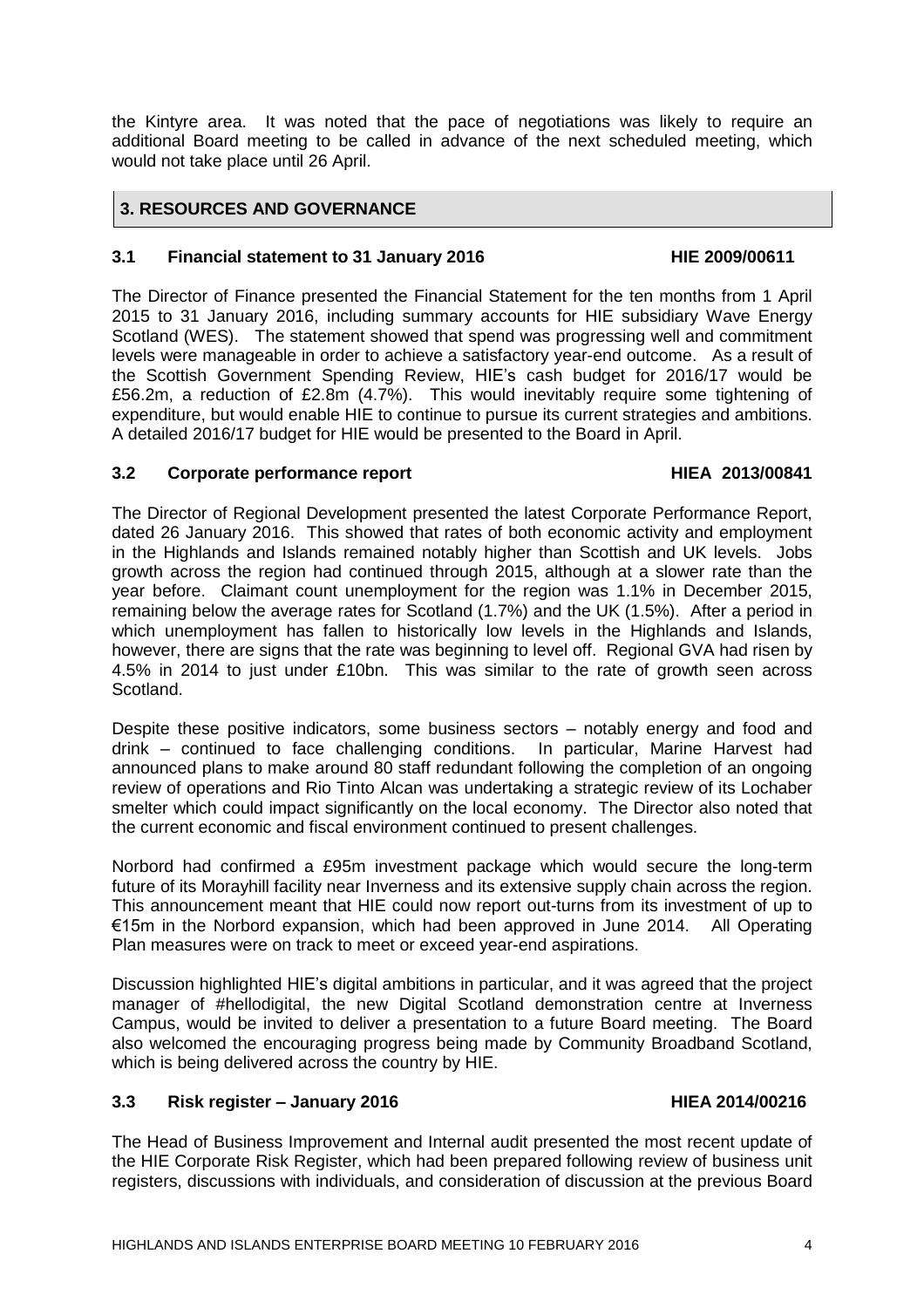and Senior Managers meetings. This showed a total of 23 high level risks (16 strategic and 7 tactical) that had been identified and were being tracked and treated across the organisation.

## **3.4 Draft Operating Plan 2016-19 HIEA 2515877**

The Director of Regional Competitiveness presented the draft HIE Operating Plan 2016-19 which comes into effect on 1 April 2016, and is planned to be published before the Scottish Parliament election period begins on 24 March. The Board welcomed the document and agreed that the 2016/17 performance measures included in the plan should remain at 2015/16 levels, taking into account the challenging economic conditions which currently prevail, and the significant impact that a single approval (Norbord) would have on 2015/16 out-turns. The Chairman also pointed out that, as is customary, performance measures would be reviewed in-year to ensure they remained ambitious. The wording relating to HIE's role in supporting crofting communities was discussed and it was agreed that this should be reviewed for greater clarity.

# **3.5 Wave Energy Scotland strategy and update**

*Tim Hurst joined the meeting and Iseabail Mactaggart left.*

The Director of Wave Energy Scotland updated the Board on WES's activities since it was established by HIE, at the request of the Scottish Government, and incorporated as a wholly-owned subsidiary in December, 2014. Formed to address technology and financial challenges affecting the wave sector, WES is seeking to maintain Scotland's position as a global leader in marine energy and build on the significant value that has accrued to Scotland from innovation, research and development, and demonstration to date. As a global authority on wave energy, WES ultimately aims to enable at least one device to reach the stage where it is ready for commercialisation by the public sector. A clear technology development pathway had been developed, comprising five discrete stages – feasibility; concept characterisation; concept optimisation and demonstration; small prototype development, and finally large prototype demonstration. An advisory group had been established to provide guidance and expertise on a range of relevant topics, including finance, insurance, project development and academia, as well as technology specialists and marine operators.

The Board welcomed the update and the strategy, and endorsed the direction of travel that WES is planning to take. It was agreed that the Director would return with regular updates on progress at every second Board meeting.

*Tim Hurst left the meeting and Iseabail Mactaggart rejoined.*

## **3.6 Draft RAC minute: 8 December 2015 HIE 2004/02226**

The Head of Business Improvement and Internal audit presented the draft minute of the HIE Risk and Assurance Committee held on 8 December 2015. Issues which had been addressed included the implication for HIE and Highlands and Islands communities from the new Community Empowerment Bill and the importance of HIE's information systems maintaining strong levels of cyber security. These minutes are routinely presented to the HIE Board in draft form, prior to approval by the Committee and publication online.

# **4. INVESTMENT PROPOSALS**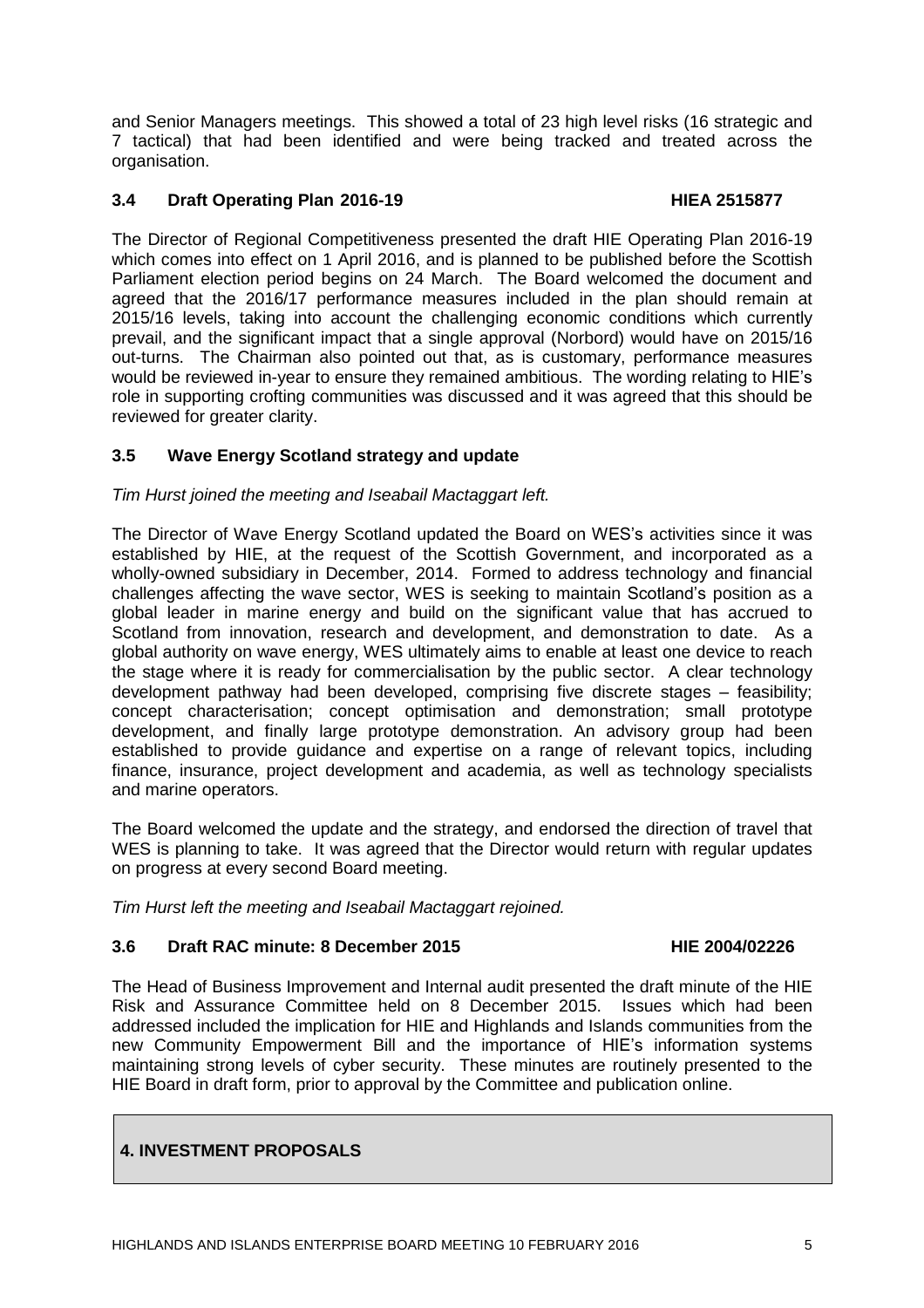## **4.1 Inverness Campus update**

The Director of Regional Competitiveness presented a paper updating the Board on progress towards closure of Phase 1 of the development of Inverness Campus as a prime location for business, learning and research and economic driver for the region. The Board had approved a budget of up to £25m for this phase, with individual appraisal papers being considered for its constituent parts. To date, a total £23,692,201 had been approved (this figure includes a potential recovery of £250k).

Site handover from the main contractor had taken place in September 2014, 16 months later than planned, and the Campus had been officially opened by the Deputy First Minister in 2015. Since then, significant achievements had included the opening of the new Inverness College UHI building; completion of an advance unit for life sciences; construction of An Lòchran, shared premises to be occupied by HIE, UHI, and Scotland's Rural College (SRUC) and due for completion in April 2016; construction of 150 student residential units, due for completion in August 2016, and a number of enhancements to provide additional parking, reception and security premises, and cycle and pedestrian access to Inverness Retail and Business Park. Considerable international interest had been generated through marketing activities and the Campus had established a pipeline of enquiries and potential projects.

To complete phase 1, a further £550,000 (including 15% contingency) was requested towards the costs of project management and works to be carried out by the main contractor to resolve issues which had arisen during construction and finish infrastructure and landscaping works to a high quality. This would bring the predicted final total costs of all Campus phase 1 activity to £24,242,201, including contingency. The Board approved the request.

# **5. DISCUSSION PAPERS**

# **5.1 Scottish Land Fund lll – proposals for HIE engagement and delivery** *Ailsa Raeburn joined the meeting*

The Head of Community Assets gave a presentation on the new £40m Scottish Land Fund 2016-20, which the Scottish Government had asked HIE to deliver, in partnership with the Big Lottery Fund. The Board noted that, because of the Scottish Parliament election in May 2016 only the first year's funding had been confirmed to date and that the remaining budget was expected to be confirmed in the new Parliament. HIE was leading work to scope the new fund to maximise impact and return on investment and had made a number of recommendations to increase benefits realisation and align the fund with national strategic goals to achieve community empowerment, tackle inequalities and drive inclusive growth across the country in both rural and urban communities. It was anticipated that the new fund would be publicly launched by the First Minister in March 2016.

The Board welcomed the presentation and requested that the Director of Strengthening Communities keep them informed of progress

*Ailsa Raeburn left the meeting*

## **5.2 Mobile connectivity update**

The Chief Executive presented a paper illustrating the extent of current mobile coverage in the Highlands and Islands, and outlining work which has been undertaken to understand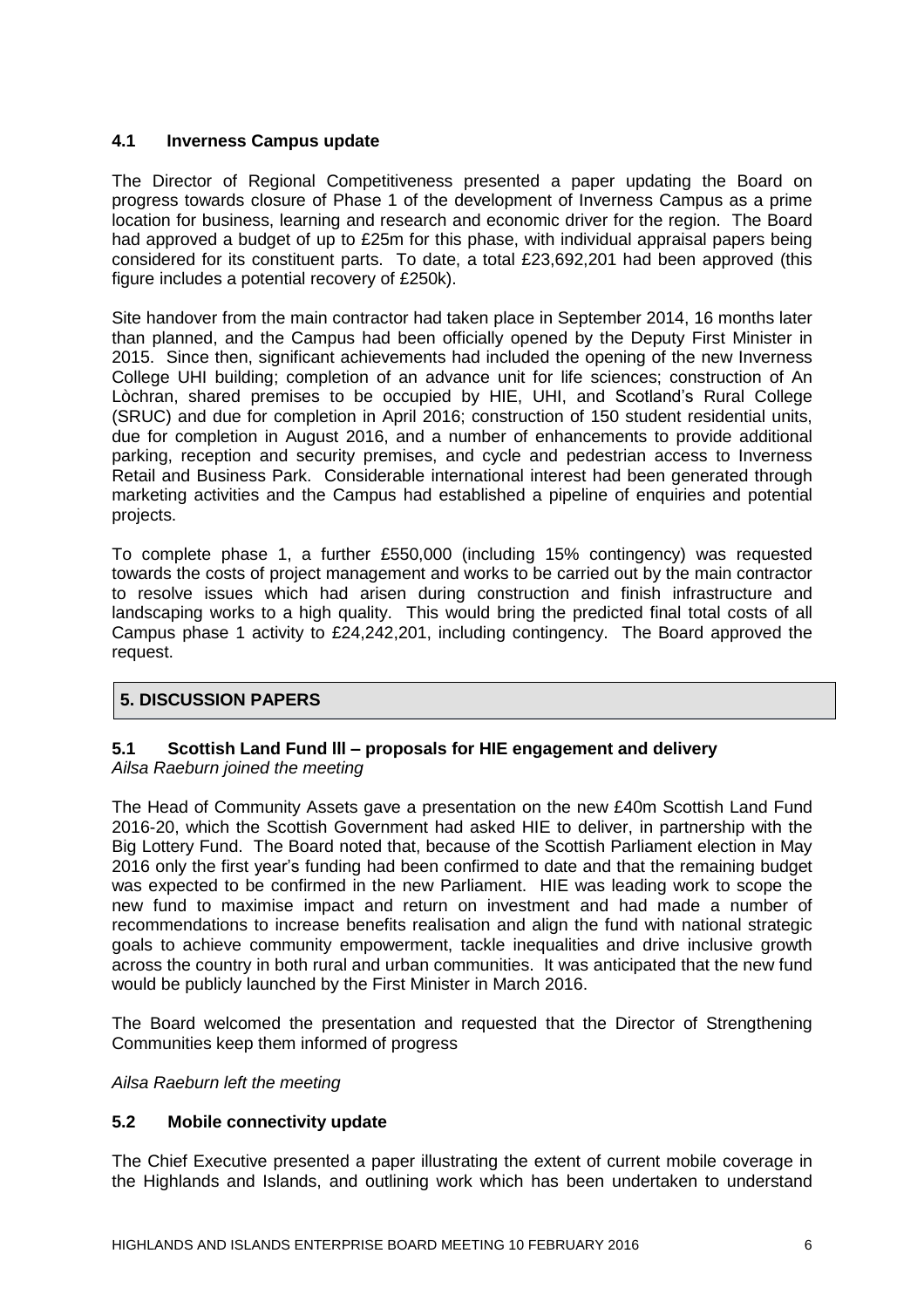how improved coverage can be achieved. Currently the region has just 61% indoor voice coverage (compared with 79% for Scotland and 85% for the UK), and 29% geographic voice coverage (Scotland 29%, UK 58%) from the four main mobile network operators. High quality and widespread mobile coverage is as important as fixed broadband services to deliver HIE's aspiration for the Highlands and Islands to be a digital region. Improving coverage would require overcoming a number of challenges, including technological, planning, and access and commercial issues.

HIE had raised the issue of mobile connectivity at the Convention of the Highlands and Islands and was working with the Scottish Futures Trust and the Scottish Government's Digital Directorate to progress plans. The route map for success fell into three categories: assisting operators to upgrade existing sites; assisting operators to build more sites commercially, and address 'not spots'. It was encouraging that provider EE, which is in the process of being acquired by BT, had won a Home Office contract to provide communications infrastructure for the emergency services which offered significant potential to address coverage challenges in the Highlands and Islands.

The Board welcomed the update and underlined the importance of mobile connectivity to rural areas in particular. Further updates will be brought back to future meetings.

## **5.3 Highlands and Islands Science Skills Academy**

## *Andrew Johnston joined the meeting*

The Director of the Science Skills Academy delivered a presentation on this project, which aims to ensure that young people in the Highlands and Islands are aware of and excited by the opportunities offered by STEM/D subjects: science, technology, engineering, maths and digital media. The academy had been designed as a measure to enhance competitiveness by growing the STEM/D workforce, and draws on the Highlands and Islands Skills Investment Plan, the Wood Commission report on developing Scotland's young workforce, and the second report of the Science and Engineering Education Advisory Group, as well as scoping STEM/D activities around the region. Soon to be based alongside HIE, UHI and SRUC in An Lòchran on Inverness Campus, it is a partnership between HIE, Highland Council, SDS and UHI, with a long-term aspiration to establish a Highlands and Islands network of innovative learning centres.

Five main workstreams are being progressed to proof of concept stage: 'Newton modules', based on an innovative Scandinavian model of hands-on activity; extra-curricular activities; resource support for schools; public engagement, and continuous professional development.

The Board thanked the director for his presentation.

*Andrew Johnston left the meeting*

## **6. PAPERS FOR INFORMATION**

## **6.1 HIElights**

Draft copies of the latest issue of HIE's e-newsletter, HIElights, were tabled. This issue is due to be distributed during February.

## **6.2 Economic Briefing: February 2016**

The Board received copies of the latest regional economic briefing, prepared by HIE's Research and Economics team.